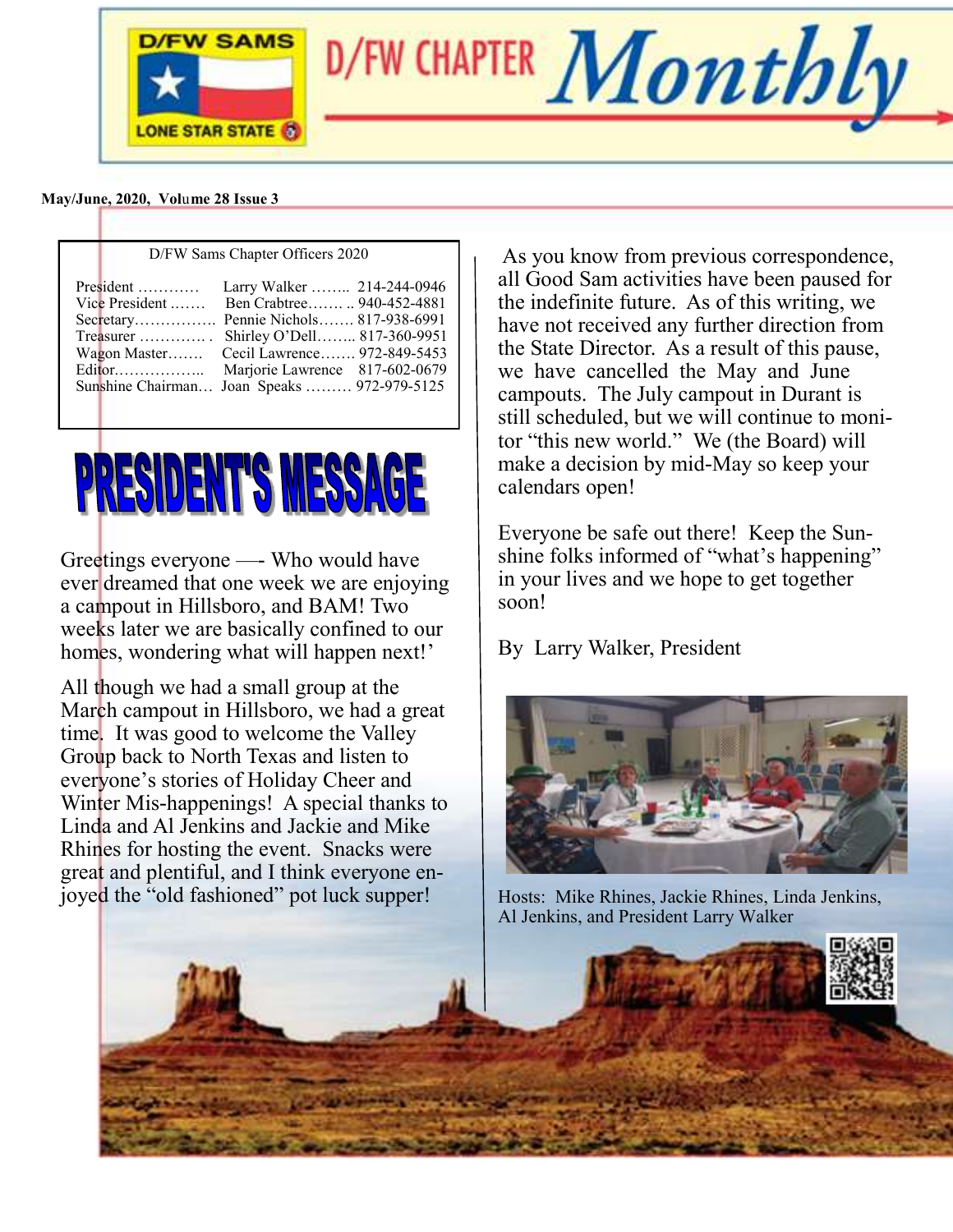#### **Page 2**

#### *MARCH MEETING HIGHLIGHTS*

#### Minutes of the DFW Sams Meeting March 14, 2020

The meeting was called to order by Larry Walker, President, at the North Texas Airstream Community (NTAC) in Hillsboro. Larry also led the prayer.

Tom, President of the NTAC, introduced himself and asked if our chapter was happy with the meeting room and if there was anything NTAC could do to improve the facilities. He also mentioned the possibility of an additional dog park. Discussion of lighting issues followed. We told Tom that we are extremely pleased with the park because of its cleanliness and kitchen facilities and hoped to continue with a long-term relationship with them.

The minutes had been previously posted. A motion by Marjorie Lawrence with a second by Billy Speaks was made to accept the minutes. The motion passed.

Shirley O'Dell reported no changes to the previous Treasurer's Report. A motion by Chuck Hayes with a second by Linda Jenkins was made to accept the Treasurer's report. The motion passed.

Cecil Lawrence reported 8 rigs on the ground and three drive-ins. (Note: Nola Schrum, prospective member, arrived later.)

Shirley O'Dell read the birthdays and anniversaries for March and provided the Sunshine Report.

Pennie Nichols reported changes to the host schedule.

Marjorie Lawrence, the newsletter editor, thanked Fran for all her help with the transition from Fran to Marjorie.

Larry Walker reported he attended the business meeting for chapter presidents for the mini-rally. He provided us information from that meeting, including inability to use the Civic Center's kitchen, no "jail time" for canned goods, and he brought up changing the "tournament" schedule to avoid scheduling Joker and Beanbag Baseball at the same time. As of this date, the mini-rally is still on the schedule.

Larry Walker reported receiving an email and flyer from Marcus Lemois, CEO of Camping World. A copy of the flyer will be attached with the minutes. There was discussion about what Camping World could do to promote the local chapters and urge new Good Sam members to join a local chapter.

Larry Walker asked how many were planning to attend the week-long campout at Marble Falls in May. Cecil reported 12 rigs are needed to be able to use the room. Five families who were at this meeting reported plans to attend.

Larry Walker reported the American RV Park in Corsicana is again an option, as they have opened their large hall for use by rallies.

There was no free-night-of-camping drawing because of the low rig count. There was discussion regarding suspending this drawing until the rig count increased. A motion was made by Mike Rhines to do the free-night-of-camping drawing with a ticket price of \$5.00 when the rig count was 15 or more. Pennie Walker seconded the motion, and the motion passed.

Larry Walker announced he received a letter from Bedrock in Grand Saline, which is where our April campout will be held. Due to the corona virus concerns, if campers do not feel comfortable going out to eat, it would be possible, with advance notice, to get meals delivered to the rally room. Discussion regarding this information followed.

A motion to adjourn was made by Pennie Walker with a second by Norman Lambert..

NOTE: Ron Boullion, State Director for Texas Good Sam, sent an email stating that the State Rally scheduled to be held at the Canton Civic Center in April, has been CANCELLED. He noted that after discussion with Jay and Gloria Delmar, they agreed to allow the State Rally to be held at the same time as the mini-rally currently being held in September.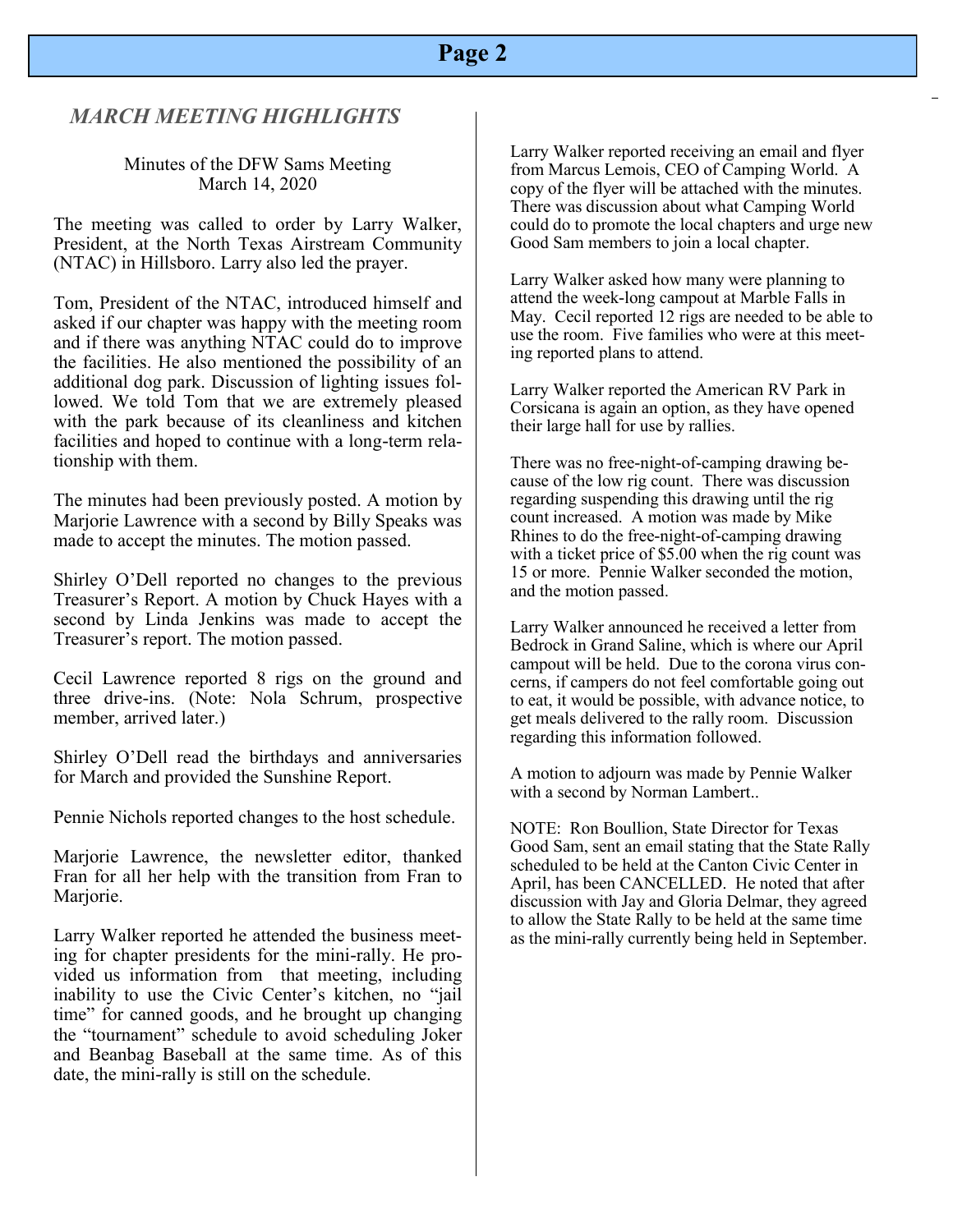# **Page 3**

#### IN OUR THOUGHTS AND PRAYERS

Kathy Austin says she still has a lot of pain in her left arm and probably needs some physical therapy. Melvin Mann is fine and the two of them recently spent a week in Corpus Christi.

Shirley O'Dell is up, walking, and getting around well. She still has problems with falling out of chairs.

Dick Fletcher is doing well. He goes for cardio rehab on Monday, Wednesday, and Friday so they are getting out of the house a few days a week. They are both well.

Jimmy McDonald has received good news. His treatment is working and the doctors are impressed.. Both he and Judy are doing well.

Don Hafer is feeling much better and has recovered from his falls.

Tommy and Barbara Michaels' medical problems are improving.

Please remember to call Shirley O'Dell when you are having problems and feel the need for healing prayers.

## *ANNIVERSARIES*

 *May, 2020* 

 *Jim & Judy McDonald May 21 55 years Barry & Joyce Kibbe May 28 55 years*

 *JUNE, 2020*

*Michael & Jacklyn Rhines June 20 56 years Cecil & Marjorie Lawrence June 21 35 years*



 *BIRTHDAYS* 

MAY, 2020

*Dick Fletcher May 28*

 *JUNE, 2020*

 *Billy Fuller June 18*